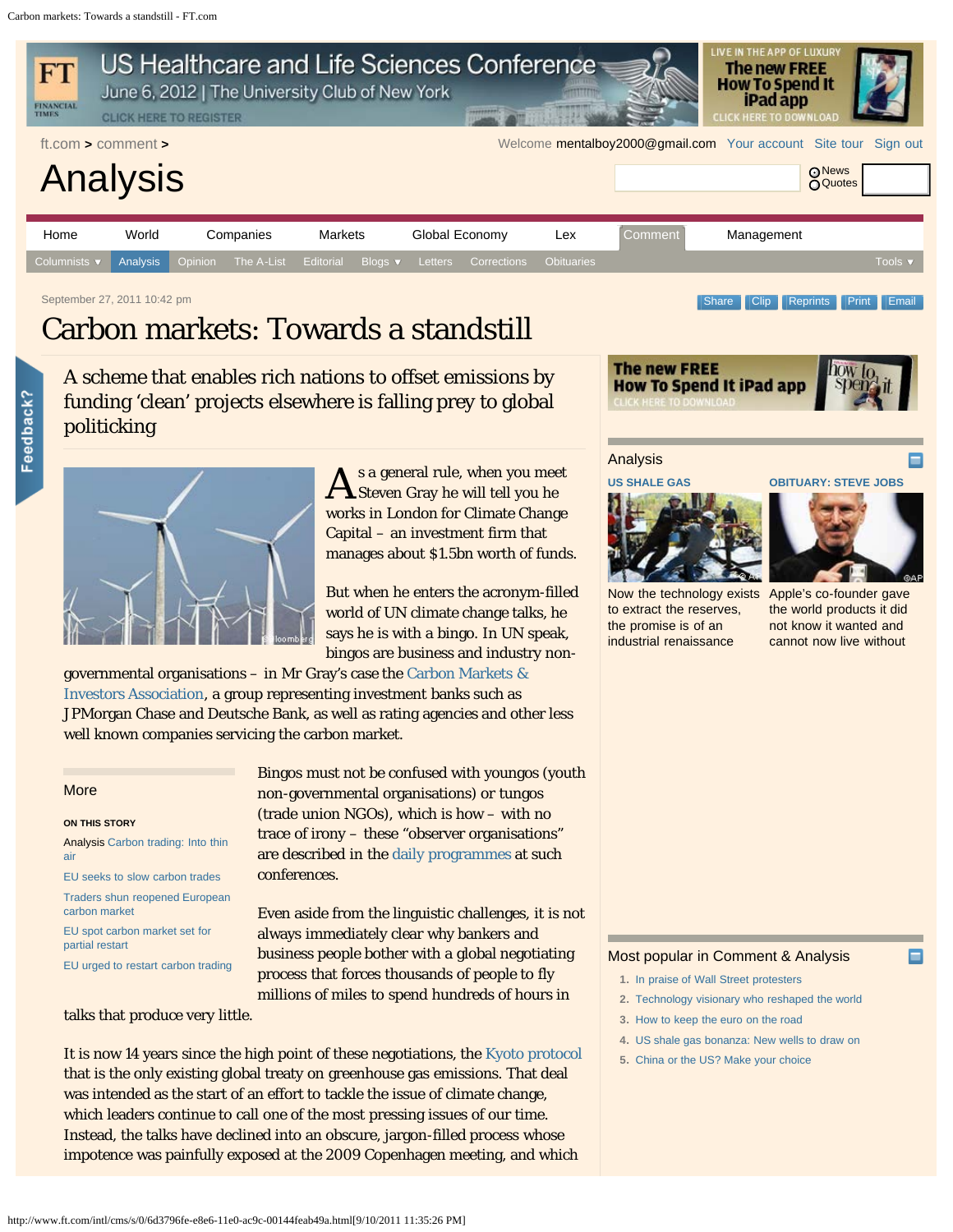seems even more irrelevant amid today's economic and financial chaos.

But as the wider world's interest fades, a large group of investors and financiers remains intensely focused on the talks – and the amount of money that has come to ride on them. Most are part of a fast-growing global carbon market that, the World Bank reckons, was worth \$142bn last year – 13 times its value six years earlier.

That market is dominated by the European Union's six-year-old emissions trading scheme, the largest cap-and-trade programme. But for many years, a sizeable chunk of money has also come from investors in a market that grew out of a section written into the Kyoto protocol itself: the [Clean Development](http://cdm.unfccc.int/) [Mechanism](http://cdm.unfccc.int/).

This measure lets rich countries offset their emissions by paying for poorer ones to pollute less. It has been accused of many things, not least funding projects that might have been built anyway. But it has also helped to channel billions of dollars from the private sector into clean investments in developing countries in the past six years, as much as \$100bn by some estimates. "This is not trivial," says Andrew Steer, special envoy for climate change at the World Bank.

But with the first Kyoto commitment period due to end in just over a year – and with little expectation that a conference in Durban this December will deliver agreement on a successor – fears are growing that the CDM will be derailed.

## **EMISSIONS TRADING: A success that has bred contradictions**

The [Clean Development](http://www.ft.com/indepth/clean-development-mechanism) [Mechanism h](http://www.ft.com/indepth/clean-development-mechanism)as managed to be one of the most lauded and contentious measures to emerge from the 1997 negotiations that produced the Kyoto protocol climate treaty.

Nicknamed the "Kyoto surprise" because it arose so late in the talks, it seemed to offer a rare win for both sides of the north-south divide that has long bedevilled climate talks.

The mechanism was designed to let wealthy countries offset their carbon emissions by paying poorer nations to pollute less, the idea being that the developing world would receive help to cut their emissions, while western companies gained a cheaper way of cutting their pollution.

In practice, it means for instance that a German power company can meet its emissions targets by using carbon credits generated by building a wind farm in China. The company can accrue the

This "nightmare scenario", as Mr Gray calls it, would mark the end of the instrument chiefly responsible for catalysing private investment into efforts to tackle climate change.

More than that, it would dent what many of the biggest banks and financial institutions believed would become a hugely profitable part of the youthful carbon market.

The mechanism is just one casualty of a stalemate between the developed and developing world that has enveloped the climate change process. That stand-off has arisen because, although Kyoto was historic, it was also deeply inadequate. Or as prominent figures such as Sir David King, the UK's former chief scientific adviser, puts it, Kyoto is "frozen in time".

That is because it was agreed that only developed countries had to cut their emissions – by an average of 5 per cent against 1990 levels in the five years up to 2012 – because it would be unfair for poor countries to pay to fix a pollution problem that had made wealthy countries rich. Developing countries, including China, did not have to make cuts.

When Kyoto was forged, those wealthy countries

# [Latest headlines from CNN](http://edition.cnn.com/BUSINESS/)

п

[Libya fighters tighten hold on Sirte](http://edition.cnn.com/2011/10/09/world/africa/libya-war/index.html?eref=ft) [Syria warns against recognizing opposition council](http://edition.cnn.com/2011/10/09/world/meast/syria-unrest/index.html?eref=ft) [Trial in white supremacist leader's death to start in South](http://edition.cnn.com/2011/10/09/world/africa/south-africa-supremacist-case/index.html?eref=ft) [Africa](http://edition.cnn.com/2011/10/09/world/africa/south-africa-supremacist-case/index.html?eref=ft) [Muslim, Christian graves vandalized in Israeli city](http://edition.cnn.com/2011/10/08/world/meast/israel-graves-vandalized/index.html?eref=ft)

[\\$10 million bounty on al Qaeda in Iraq leader](http://edition.cnn.com/2011/10/08/us/iraq-aq-leader/index.html?eref=ft)

| Multimedia                 | Quick links                                   |  |  |
|----------------------------|-----------------------------------------------|--|--|
| Video                      | Mergermarket                                  |  |  |
| <b>Blogs</b>               | How to spend it                               |  |  |
| <b>Podcasts</b>            | SchemeXpert.com                               |  |  |
| Interactive graphics       | Social Media hub                              |  |  |
| <b>Audio slideshows</b>    | <b>The Banker</b>                             |  |  |
| Tools                      | fDi Intelligence                              |  |  |
| Portfolio                  | <b>Professional Wealth</b><br>Management      |  |  |
| <b>FT Lexicon</b>          | This is Africa                                |  |  |
| FT clippings               | <b>Investors Chronicle</b>                    |  |  |
| <b>Currency converter</b>  | Services                                      |  |  |
| <b>MBA</b> rankings        |                                               |  |  |
| Today's newspaper          | <b>Subscriptions</b>                          |  |  |
| FT press cuttings          | <b>Corporate subscriptions</b><br>Syndication |  |  |
| FT ePaper                  |                                               |  |  |
|                            | Conferences                                   |  |  |
| Updates                    | <b>Annual reports</b>                         |  |  |
| <b>Alerts Hub</b>          | Jobs                                          |  |  |
| <b>Daily briefings</b>     | Non-Executive Directors' Club                 |  |  |
| FT on your mobile          | <b>Businesses for sale</b>                    |  |  |
| Share prices on your phone | Contracts & tenders                           |  |  |
| <b>Twitter feeds</b>       | Analyst research                              |  |  |
| RSS feeds                  | Company announcements                         |  |  |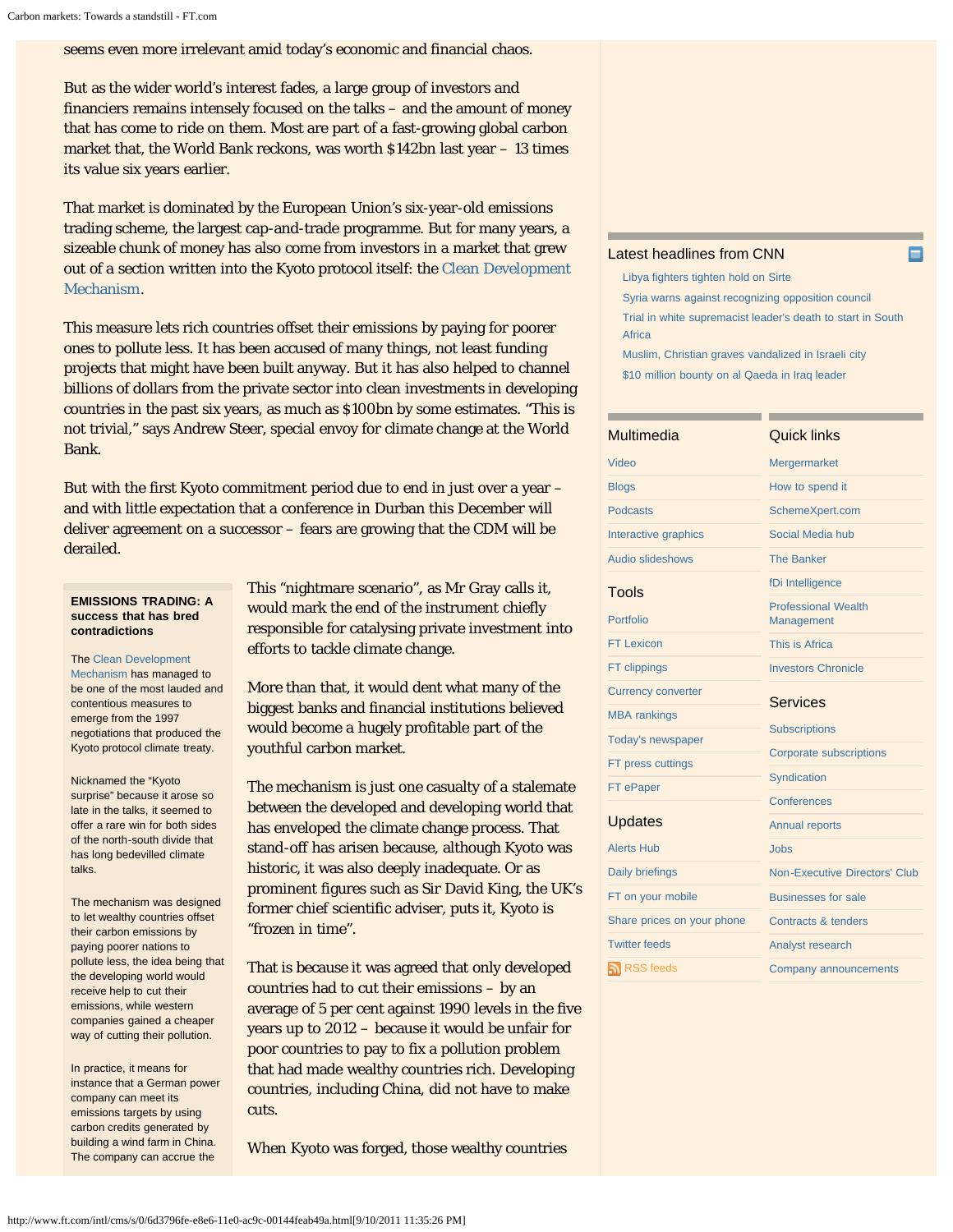credits – each worth one tonne of avoided carbon dioxide – by doing a deal to buy them once the wind farm is built, or buying them on a secondary market that the [World Bank valued at](http://siteresources.worldbank.org/INTCARBONFINANCE/Resources/State_and_Trends_Updated_June_2011.pdf) [just over \\$18bn last year.](http://siteresources.worldbank.org/INTCARBONFINANCE/Resources/State_and_Trends_Updated_June_2011.pdf)

The first CDM project was registered only in late 2004. Since then, the mechanism has prompted billions of dollars of clean investment in poor countries and generated nearly \$25bn worth of credits in primary CDM transactions. That is part of the reason some academics described its early financial success as breathtaking.

But the programme has not been perfect. [China alone](http://cdm.unfccc.int/Statistics/Issuance/CERsIssuedByHostPartyPieChart.html) [accounts for nearly half of all](http://cdm.unfccc.int/Statistics/Issuance/CERsIssuedByHostPartyPieChart.html) [the credits registered u](http://cdm.unfccc.int/Statistics/Issuance/CERsIssuedByHostPartyPieChart.html)nder what some jokingly call the "Chinese Development Mechanism".

In addition, critics say it is too hard to know if some CDM projects would have been built anyway, and whether others create "perverse incentives".

Among the most controversial CDM projects were those that destroyed HFC-23. This unwanted refrigerant byproduct is many times more potent than carbon dioxide, the main greenhouse gas, so its destruction generates large numbers of credits.

[CDM Watch,](http://www.cdm-watch.org/?page_id=451) a Brussels-based campaign group, estimates it can cost as little as 17 euro cents per tonne of CO2 equivalent to destroy HFC-23, but the credits generated have been worth €12 and more apiece on carbon markets. That encouraged production of a chemical that would not have happened without the CDM, it says. The European Union recently clamped down on the use of such credits in its emissions trading scheme.

Some want the CDM replaced – a prospect that alarms investors battling with regulatory changes to the existing programme. As Geoff Sinclair at South Africa's Standard Bank asks: "Why invent the wheel again, especially when you haven't got the first one turning around properly yet?"

were expected to include the US, and would have accounted for 51 per cent of global emissions, according to the Pew Center on Global Climate Change. But that figure ended up falling to 30 per cent because the US, then the world's biggest emitter, failed to ratify the treaty, which came into force in 2005.

Within a few years, China had overtaken the US as the largest emitter, and the emissions of other emerging economies were also growing. As a result, the share of global emissions covered by countries signed up for Kyoto cuts fell from 30 per cent in 1997 to 25 per cent in 2008, the Pew Center says.

Today, a number of the rich countries, including Japan and Canada, that signed up for those first reductions have suggested they cannot support another round unless the US and China take part. Neither is likely to.

For their part, China and a grouping of poorer developing countries insist on a second commitment period, a move some say seeks to confine the cuts to the wealthy. Knowing that the CDM is popular in the rich world because it offers a relatively cheap way for companies to cut their carbon emissions, they appear to be using it as a bargaining tool. At the last big UN climate change gathering in Bonn this summer, Mr Gray says he heard officials from China and poorer nations say "there should be no CDM if there is no second commitment period" of the Kyoto protocol. "This is the first time they have started to say this publicly," he says.

Such negotiating strategies matter to investors. "We have a responsibility to our investors and if they ask, 'Is the CDM going to continue after 2012? ' I cannot answer with 100 per cent certainty that it will," he says. He thinks the chance of the CDM ending is "unlikely". But, as he says, "the issue is much more pressing now".

Kim Carnahan of the [International Emissions](http://www.ieta.org/)

[Trading Association](http://www.ieta.org/) is also concerned by what she heard from developing countries in Bonn. "It's obviously a bargaining strategy but, for market participants, it's sending an incredibly strong warning signal: don't invest in this mechanism post-2012," she says.

The wind industry is unsettled too. The mechanism has helped kick-start projects in several countries – including China, which last year overtook the US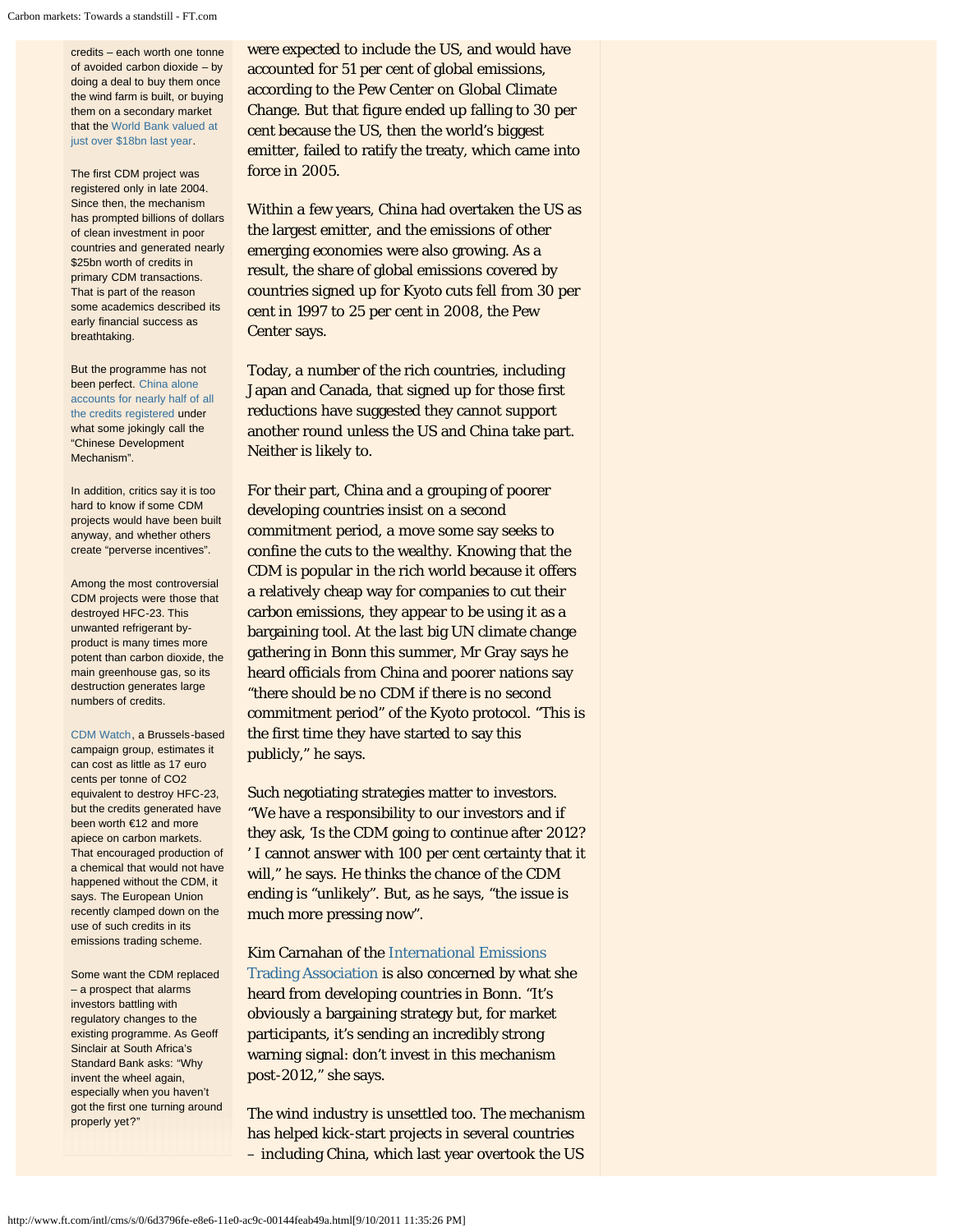in new annual wind installations. "The fact that we don't know where the CDM process is going means there is a great uncertainty for the future of wind investments in some developing countries," says Rémi Gruet of the [European](http://www.ewea.org/) [Wind Energy Association.](http://www.ewea.org/)

Compounding this ambiguity is a question about whether the CDM can legally exist if there is a gap between the end of the first commitment period (which falls at the end of December 2012) and the start of any new one that might be negotiated.

The CDM website says its activities are not tied to specific commitment periods but that, if there is no second Kyoto round, "parties may wish to provide guidance on how activities under the CDM may continue".

Asked to clarify, Martin Hession, chair of the scheme's executive board, tells the Financial Times: "The CDM board has a continuing mandate to register projects and issue credits on application. But ultimately it's a matter for agreement by parties whether they continue to use it."

Some analysts, such as Trevor Sikorski of Barclays Capital – which has a significant presence in the CDM business – believe this is a recipe for uncertainty. He highlights a UN paper published last year that set out the legal position if there is a gap between the current commitment period and a subsequent one. It suggested that, while the CDM was not specifically linked to the first period, its future depended on how its mandate was interpreted. Its goals include both helping wealthy countries to meet their emissions targets, and poor countries to reduce their pollution.

"The big legal question is does the CDM have to fulfil all of these to continue or only some?" says Mr Sikorski. If it has to meet them all and yet there are no new targets, the UN paper says this could "argue against its continuation".

The issue could be clarified by negotiators in Durban but Mr Sikorski thinks this doubtful if the CDM is now a bargaining tool in the talks. While "conventional wisdom" suggests the scheme enjoys enough broad support for a lenient interpretation of the mandate to be agreed, it is telling that this has not happened.

"Why was the future status of the CDM not clarified at [earlier UN talks in] either Copenhagen or Cancun [in 2010]?" asks Mr Sikorski. "It was certainly an issue that was identified. The answer is that this is now a political decision." And so, he says, there is "at least a material risk that the CDM enters a period of suspension", until the UN talks produce a new set of targets. Whenever that might be.

**. . .**

The CDM faces extra pressures because it is so dependent on the [EU emissions](http://ec.europa.eu/clima/policies/ets/index_en.htm) [trading scheme](http://ec.europa.eu/clima/policies/ets/index_en.htm), which obliges big polluters – from power stations to cement companies – to buy carbon credits if their emissions exceed a certain level. Similar schemes are planned in Australia, California and elsewhere – but, for now, European companies are by far the biggest buyers of credits generated in developing countries through the CDM. And that gives [European officials](http://www.ft.com/intl/cms/s/0/76176956-384d-11e0-8257-00144feabdc0.html#axzz1ZCY9XShi) big influence over what those credits are worth.

Doubts about whether the EU will toughen its greenhouse gas reduction targets, now set at a 20 per cent reduction by 2020 from 1990 levels, have long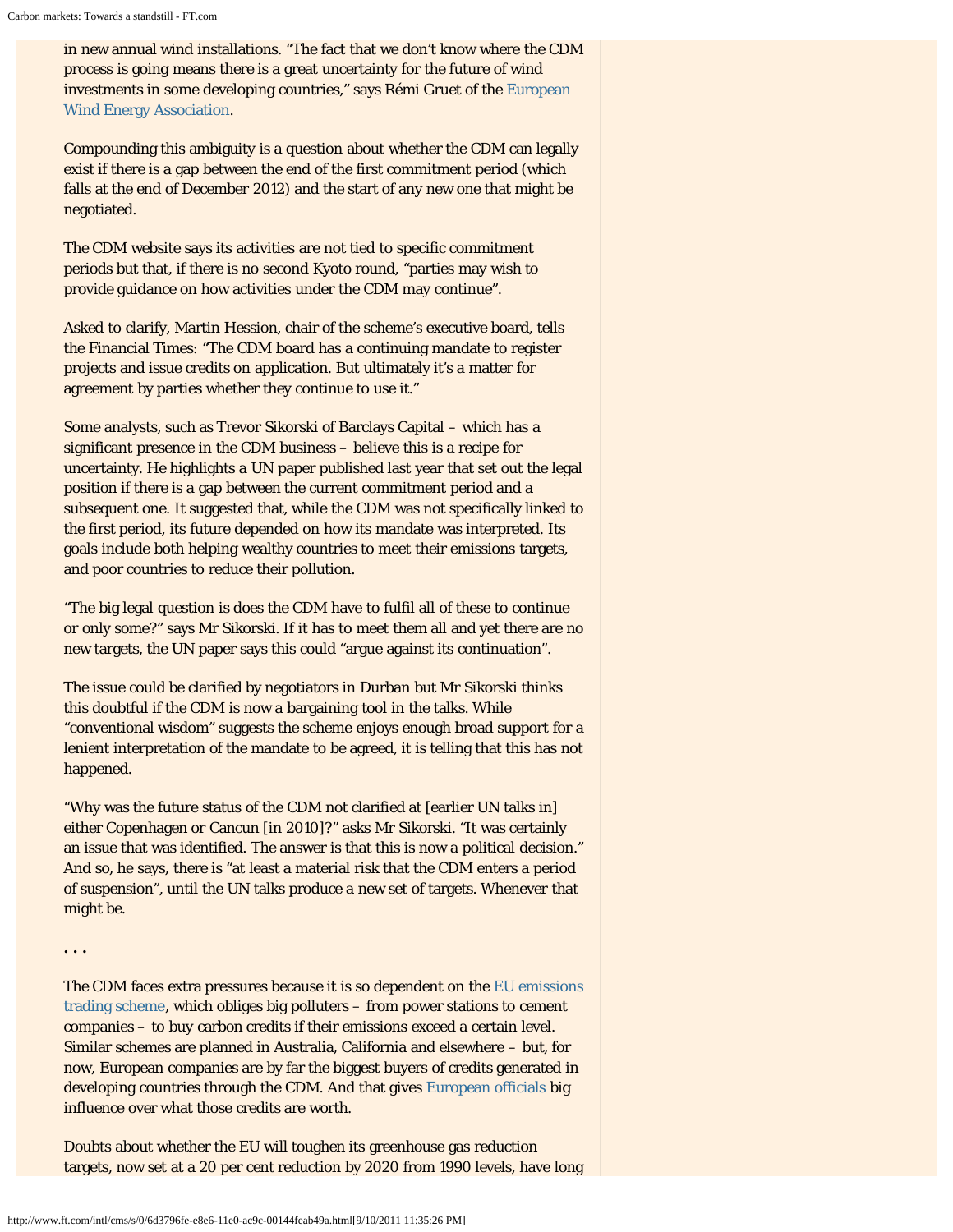# troubled investors, as have recent EU decisions to limit the use of CDM credits generated from contentious industrial gas projects.



Amid this uncertainty, the value of initial CDM transactions between developers and investors plunged by nearly half to \$1.5bn in 2010, its lowest level in six years, according to the World Bank, well down from its peak of \$7.4bn in 2007.

In addition, the EU scheme is only going to accept CDM credits from new projects from 2013 if they are generated in so-called least developed countries, which include conflict-torn nations such as Somalia.

Standard Bank has just invested in an Australian carbon project developer, [Cool NRG](http://www.coolnrg.com/), which has beaten the 2012 deadline by registering a CDM project that replaces incandescent lights with energy efficient bulbs.

Still, the carbon markets are kept alive by a confidence that climate change fears will inevitably prompt more, not less, global action to limit the greenhouse gas emissions that underpin demand for carbon credits.

It was that sort of confidence that created the Kyoto protocol and the CDM in the first place.

The question is whether today's climate negotiators will ever be in a position to produce anything quite like them again.

[Copyright](http://www.ft.com/servicestools/help/copyright) The Financial Times Limited 2011. You may share using our article tools. Please don't cut articles from FT.com and redistribute by email or post to the web.

> [Clip](http://clippings.ft.com/clipthis/?url=http%3A%2F%2Fwww.ft.com%2Fcms%2Fs%2F0%2F6d3796fe-e8e6-11e0-ac9c-00144feab49a.html&title=Carbon+markets%3A+Towards+a+standstill¬e=A+scheme+that+enables+rich+nations+to+offset+emissions+by+funding+%26lsquo%3Bclean%26rsquo%3B+projects+elsewhere+is+falling+prey+to+global+politicking&datepublished=2011-09-27+22%3A42%3A7) [Reprints](http://storytools.ft.com/storyTools/reprintOrRepublish.html?uuid=6d3796fe-e8e6-11e0-ac9c-00144feab49a) [Print](#page-0-0) [Email](#page-0-0) **[Share](#page-0-0)**



http://www.ft.com/intl/cms/s/0/6d3796fe-e8e6-11e0-ac9c-00144feab49a.html[9/10/2011 11:35:26 PM]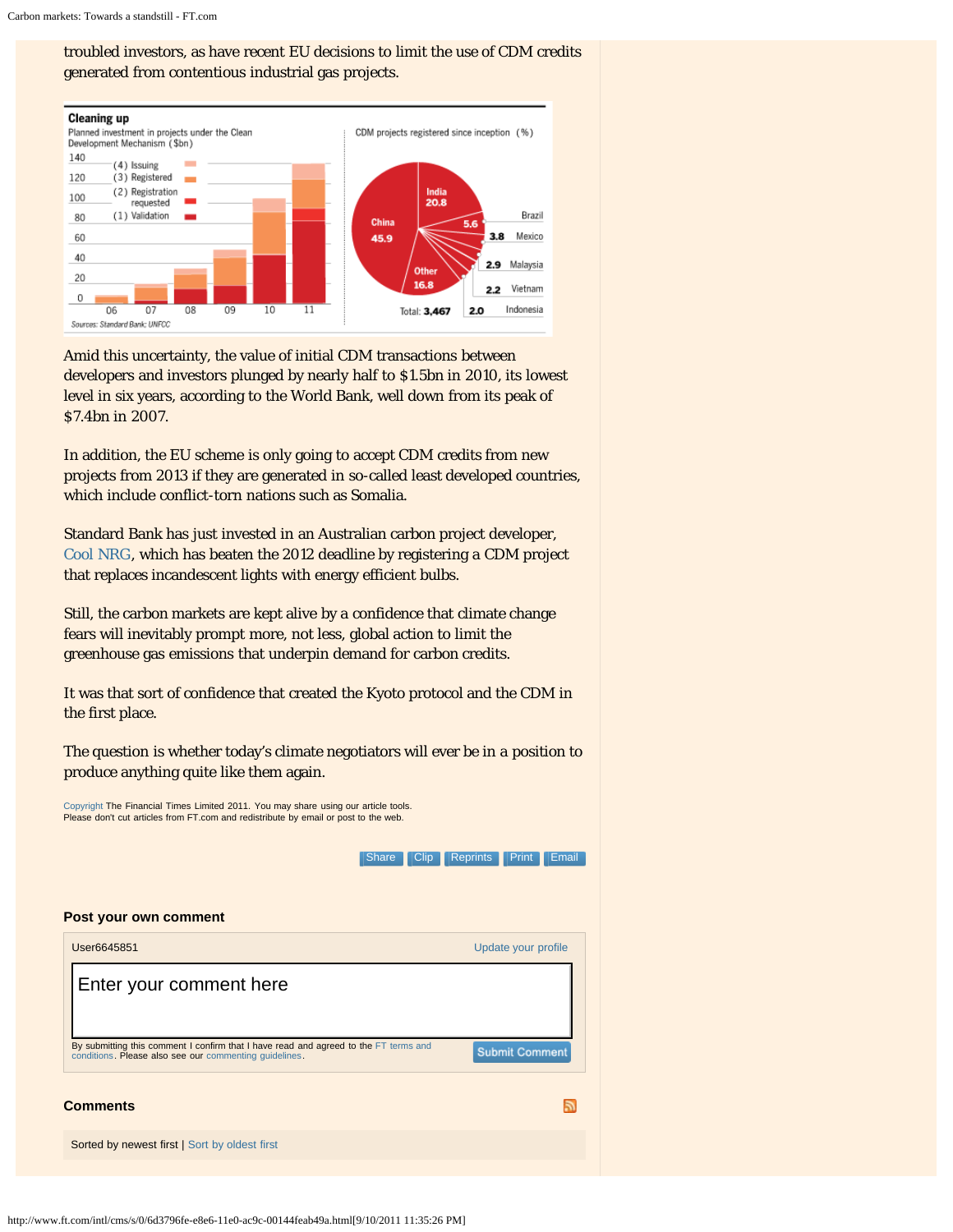#### Carbon markets: Towards a standstill - FT.com

| <b>ThamesFord</b>   October 7 2:54pm   Permalink                                       | Report |
|----------------------------------------------------------------------------------------|--------|
| Global Climate change perspective                                                      |        |
| http://www.forbesdisputable-winner/                                                    |        |
| <b>barrie harrop</b>   October 6 5:44am   Permalink                                    | Report |
| A Map of Organized Climate Change Denial.<br>http://dotearth.blate-change-denial/<br>e |        |
|                                                                                        |        |

#### **Michael McPhillips** | October 1 7:28pm | [Permalink](http://www.ft.com/cms/s/0/6d3796fe-e8e6-11e0-ac9c-00144feab49a.html#comment-1247029) [Report](javascript:void(0)) Report Report Report Report

I believe we are making a catastrophic mistake in not taking the fact of climate change very seriously. The temperature of the planet is determined to all intents and purposes by how much ice is on the planet. There is ample visible evidence to indicate that this is melting and doing so at ever increasing rates. Using the use of grit at Heathrow as evidence is unscientific. All it indicates is that when it is colder in one place on earth it is warmer in other places and un-refuted evidence shows that the poles are warming faster than anywhere else.

In the case of carbon dioxide's part in this we rely on science. The infrared (IR) radiation leaving the planet does so at wavelengths between around 3 microns (millionths of a metre) and 90. This is a scientific fact based on the wavelength of 15 degree C radiation. IR has no effect on N2 or O2 molecules but causes CO2 to vibrate; atoms in the molecule have to be different for an affect - another scientific fact. To find the frequency rates at which the molecule vibrates and thus how often it can hit and pass on heat to an O2 or N2 molecule you use the formula c=fw where c equals the speed of light (300 million metres per second), w equals the wavelength of the radiation and f the frequency of vibration.

So dividing 300,000,000 metres per second by 3 millionths of a metre you get 100,000,000,000,000, which is the maximum number of times a single molecule of CO2 can hit a N2 or O2 molecule and heat it, in one second. Similarly, dividing the speed of light by 90, (giving 3,333,333,333,333), which is the minimum number of times that that can occur. If you think those numbers fantastic then another scientific fact is that the molecules of air in the room you are in collide about 6,000 million times per second.

If that does not convince everyone of how potent CO2 can be as a greenhouse gas then I do not know what can. There are now over 390 ppm of CO2 in the atmosphere and the increased flooding and natural disasters along with greater desertification and loss of ice from shelves, sheets, and glaciers, should be ample evidence of a dangerously warming planet.

FT readers should take note that saving the planet is an economic opportunity. 30 year bonds are sound investor assets so why cannot the total fossil fuel reserves be similarly valued? If we can only burn 565 GtCO2 (gigatonnes of carbon dioxide equivalent) of the 2,795GtCO2 of remaining reserves within the next 40 years to prevent catastrophic climate change, a carbon free emission rate would make the reserves not burned a very good investment to come to fruition in around 50 years, the time it takes for CO2 to be washed out of the atmosphere if most emissions were drastically reduced.

It is doable, economically, physically, and politically, though the latter is what could prevent it happening.

#### **User7716759** | September 29 11:49pm | [Permalink](http://www.ft.com/cms/s/0/6d3796fe-e8e6-11e0-ac9c-00144feab49a.html#comment-1245873) [Report](javascript:void(0)) Report Report

We should be building Thorium reactors. But then there would be no carbon emissions to offset.

#### **ThamesFord** | September 28 3:31pm | [Permalink](http://www.ft.com/cms/s/0/6d3796fe-e8e6-11e0-ac9c-00144feab49a.html#comment-1244674) [Report](javascript:void(0))

To follow on from my last post here is an analogous way to consider how the mechanisms of the Carbon Trading Exchange do OR don't work. It is slightly tongue in cheek - but then again, many a true word is spoken in jest! I hope the AGW alarmists don't pick up this as their next idea!

In light of the economy overheating and causing chaos in the economic climate, government economists have declared that the science is settled and that the overheating is due to those evil excess profits successful companies make. Profits have long been suspect of being a green house mass linked to much of the turmoil in the economic atmosphere.

The proof of Antidisestablishmentatrian Geo-Economic Warming (AGW) is proven beyond a doubt because their pre-determined-outcome models say so.

Forthwith there will be the establishment of a profit credit exchange. It is very simple. A government panel will be established to decide just the right amount of profits companies should produce according to their size, such as they see fit to make the economy work. The risk of too much success could drive the world to an economic meltdown!

On an arbitrary basis, but favoring companies researching green money technology (such as growing money on trees and end of the rainbow enterprises etc) the less economically viable companies will be awarded profit credits. The more successful companies will be able to buy these credits to offset their excess profits and the poorer performers will benefit from the sale proceeds to prop up their unviable propositions that a venture capitalist without connections to the crony-capitalist cabal, wouldn't touch with a barge pole.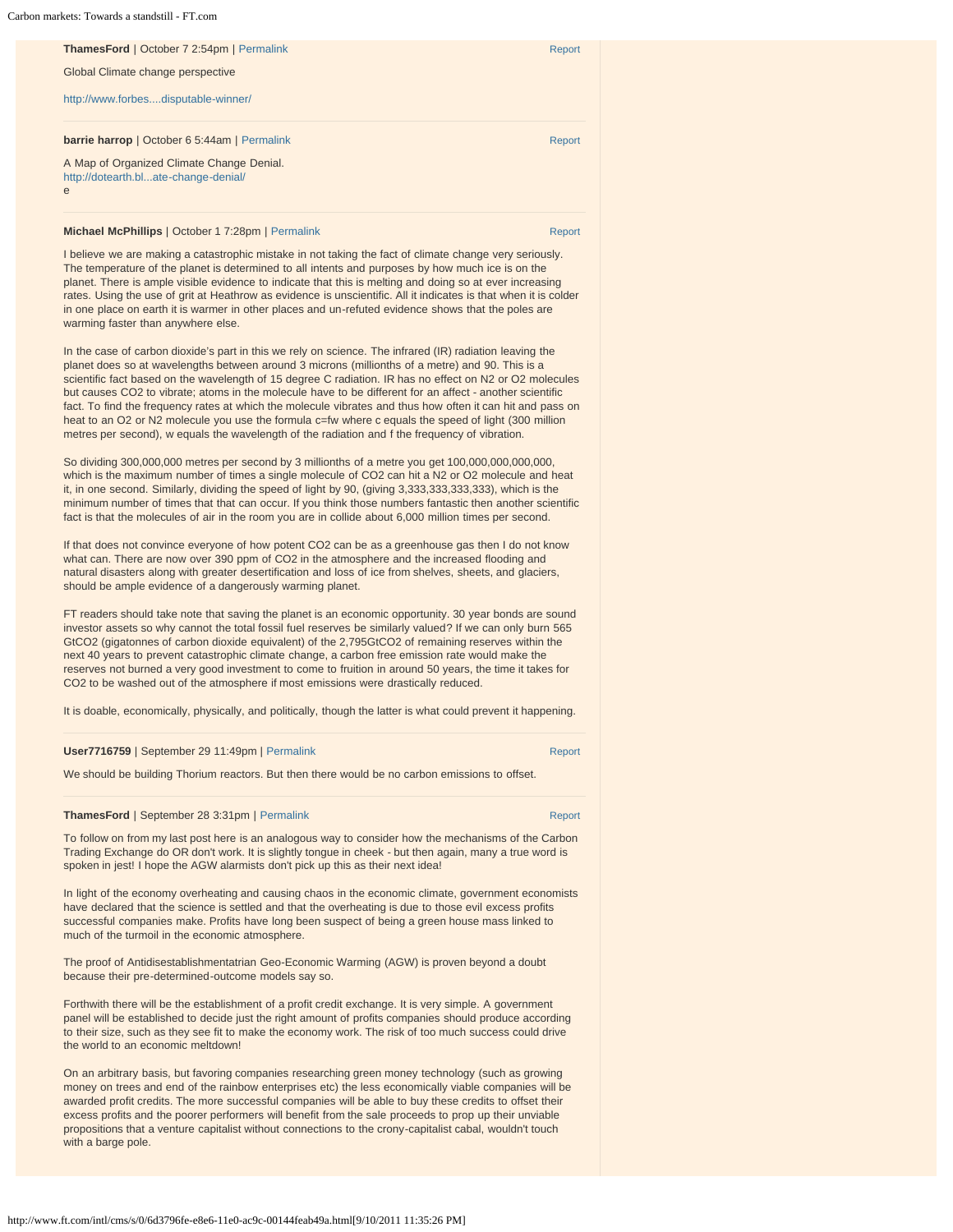Of course the desired reduction in profits will be achieved, not because the green money technology will succeed but because the successful companies will have no incentive to succeed where, ever decreasing profits are subject to ever more punitive profit credits allocated to unviable companies. Some suspect that the eradication of the successful companies, the survival of the unviable ones and the destruction of the free market system was the plan all along.

Left with no successful companies to tax or for the unviable one to compete with, the green-money technology companies are now forced to raise their prices in a strangely market driven approach they then go out of business, where upon the politicians blame it on an after effect of the previous overheating.

|  | Social engineering outcomes are unviable. |  |
|--|-------------------------------------------|--|
|  |                                           |  |

**ThamesFord** | September 28 2:19pm | [Permalink](http://www.ft.com/cms/s/0/6d3796fe-e8e6-11e0-ac9c-00144feab49a.html#comment-1244617) [Report](javascript:void(0)) Report Report Report Report

Maybe the efforts and expertise of CDM can be redeployed elsewhere...

Could they not join with other governments and the UN to sponsor a Intergovernmental Panel on Credit Change (IPCC, say) to investigate the causes of Global Overheating of the Markets.

Surely there are economists who can readily show a correlation between the rise in production of toxic assets with the increased heat in the markets. It must be claimed that the oceans of credit are drowning the small island markets and undermining the former glacial pace of prudent banking via the ice-cap melting of restrictive credit that once was the bedrock of secure if, somewhat frozen assets.

As the, once polarized, bear markets succumb to the changing environment can we not target and demonize the apparent cause of the Random Patricide being emitted from the polluting risk engines of the Banks' Special Underwriting Vehicles (SUV's), which are stifling the diversity of the global portfolio's precious underlying assets?

The Banks have to take a hit on Random Patricide emissions to undermine the fibre of their structured products. A "Slap & Flax" legislation, if you like, is needed combined with a new market for risk emission credits to break the boom & bust cycle.

In the event the market self corrects as it, annoyingly, has the habit of doing, then surely the preferred results can be overlaid to "hide the benign" nature of the solutions.

#### **User3085877** | September 28 2:01pm | [Permalink](http://www.ft.com/cms/s/0/6d3796fe-e8e6-11e0-ac9c-00144feab49a.html#comment-1244603) [Report](javascript:void(0)) Report Report

The diplomatic wrangling is certainly interesting, but the issue of additionality should at least be mentioned in any article about CDM.

I used to work as a CDM consultant, and I am fairly sure that the vast majority of projects that CDM helps to fund would almost certainly have happened anyway, even without carbon financing. Which means that CDM functions as a gigantic loophole in the Kyoto Protocol - it allows European countries to avoid making domestic emission reductions but produces very little in the way of overseas reductions in return.

If CDM is scrapped after 2012, I'm not sure we should be so sorry. There are much more honest, less convoluted ways to finance clean development.

# ThamesFord | September 28 12:22pm | [Permalink](http://www.ft.com/cms/s/0/6d3796fe-e8e6-11e0-ac9c-00144feab49a.html#comment-1244517) [Report](javascript:void(0))

It is important to realize that there is a viable question on whether the changes in climate are dominated by human causes.

The Montana Supreme court restricted the EPA based on two skeptical reports; one backed by 1000 scientists. The proponents of anthropogenic global warming including the EPA did not provide a scientific basis for their arguments.

[http://www.cfact.o...s-climate-skeptics](http://www.cfact.org/a/2004/New-precedent-supports-climate-skeptics)

caveat emptor

#### **User261875** | September 28 10:54am | [Permalink](http://www.ft.com/cms/s/0/6d3796fe-e8e6-11e0-ac9c-00144feab49a.html#comment-1244125) [Report](javascript:void(0)) Report Report Report Report

I am a scientist, and feel that it is my duty repeat to anyone who thinks that Global Warming is caused by humans - IT IS NOT.

Climate changes all the time, human caused Global Warming is a deliberate and very dangerous myth. There is plenty, I mean plenty of excellent, moderate and truly scientific literature saying just that. Prof Bob Carter is one of the best putting the message across (check Amazon for his excellent book). As to how dangerous the delusion of Global Warming is - just look at the last three years' chaos at Heathrow, which relied on the UK Met office (hot proponents of the AGW idea). Last year they actually bought in less grit than usual, on advice that a third cold winter has only once chance in 8000. The globe is actually COOLING, and nobody is preparing for that, because it would mean admitting to fraud and stupidity on a truly global scale.

Oh, by the way, we are a second decade into XXI century, I would like to see the promised sea rise please. Al Gore promised what, 6-8 meters sea rise by 2100? Surely we should have at least 10% of that already? Or it was just to scare public into action, as he admitted himself? And the rest of